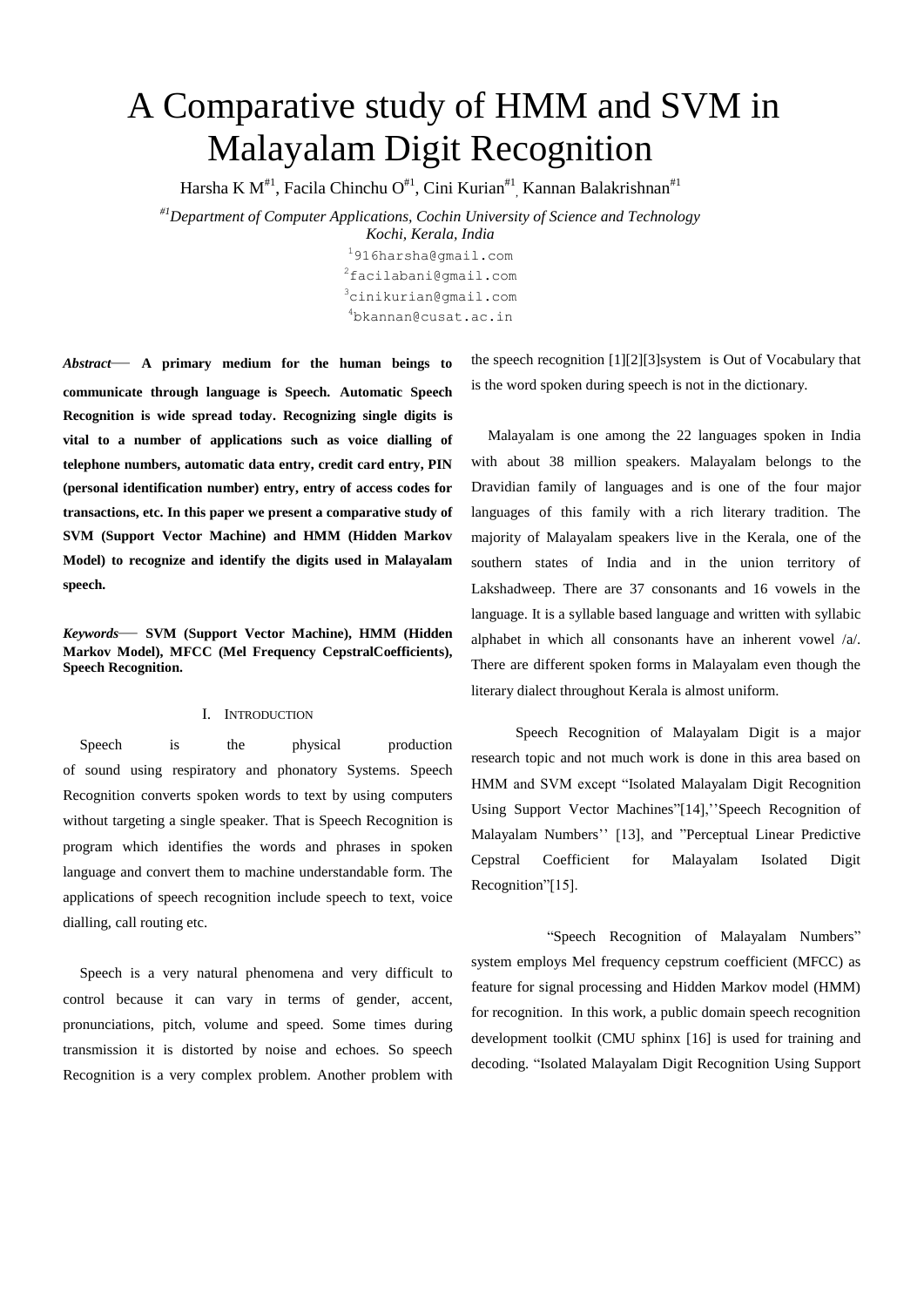Vector Machines" is created by using Mel Frequency Cepstral Coefficients (MFCC) and Support Vector Machines (SVM).

## II. METHODOLOGY

 The basic issue in speech recognition is dealing with two kinds of variability: acoustic and temporal [4]. Acoustic variability covers different accents, pronunciation, pitches, volume, and so on, while temporal variability covers different speaking rates. Development of a better acoustic modelling is the main task in Speech recognition research.

 Consequently the need for a discriminative classifier with good generalization and convergence property has necessitated the evolution of new machine learning paradigm called SVM classifier. Support Vector machine which is kernel based machine learning tool which has shown its powerful performance in classification problems ranging from particle identification, face identification, text categorization, engine knock detection, to bioinformatics.SVM is fundamentally a linear classifier, however the powerful utilization of kernel functions allows SVM to function as a non linear classifier. Hence it can work on data having high dimensionality.

support vector machines (SVMs) are learning models that analyse data and recognize patterns, used for classification and regression analysis. The underlying concept behind an SVM is structural risk minimization [8]. A learning machine is chosen that minimizes the upper bound on the risk (or test error), which is a good measure of the generalizability of the machine. This is estimated as the ratio of misclassified vectors over the total number of training vectors when using a "leaveone-out" method [9]. It can be shown that this is equal to the ratio of expected number of support vectors to the total number o training vectors.

 Support vector machine (SVM) is the state-of-theart classifiers derived from statistical learning theory. It is supervised learning algorithm with better generalized properties and with limited number of training patterns [10].SVM is introduced for classifying linearly separable classes of objects. SVM resolves the classification problems by separating the data into two categories by using an n dimensional hyper plane. SVM determines the hyper plane that maximizes the margin between classes. For any particular set of two classes of objects, an SVM finds the unique hyper plane having the maximum margin. SVM represents the classified outputs as support vectors that determine the maximum margin hyper plane. This maximum margin solution enable SVM to outperform compared to other nonlinear classifiers, particularly in noisy environments. Moreover , SVM can also be used to classify classes that cannot be classified with a linear classifier. A unique property of SVMs is that they simultaneously minimize the empirical classification error and maximize the geometric margin; hence it is also known as maximum margin classifier [11]. A support vector machine forpattern classification is built by mapping the input pattern xinto a high-dimensional feature vector v using a non lineartransformation f(x), and by constructing an optimal hyperplane in the feature space. Non linear transformation  $f(x)$ should be such that the pattern classes are linearly separable in feature space [12]. A function called 'kernel' is used to map the data from input space to feature space .

 The main draw backs are : i) SVMs, being a static classifiers, adaptation of the variability of duration of speech utterances is very difficult ; ii) ASR faces multiclass issues while SVMs are originally formulated as a binary classifier and iii) SVM training algorithms are very weak in managing huge databases typically used in ASR.

 HMM is a statistical model in which it is assumed to be in a Markov process with unknown parameters, the challenge is to find all the appropriate hidden parameters from the observable states. Hence it can be considered as the simplest dynamic Bayesian network. In a regular Markov model, the state is directly visible to the observer, and therefore the state transition probabilities are the only parameters. However, in a Hidden Markov model, the state is not directly visible (so-called hidden), while the variables influenced by the states are visible. Each state has a probability distribution over the output.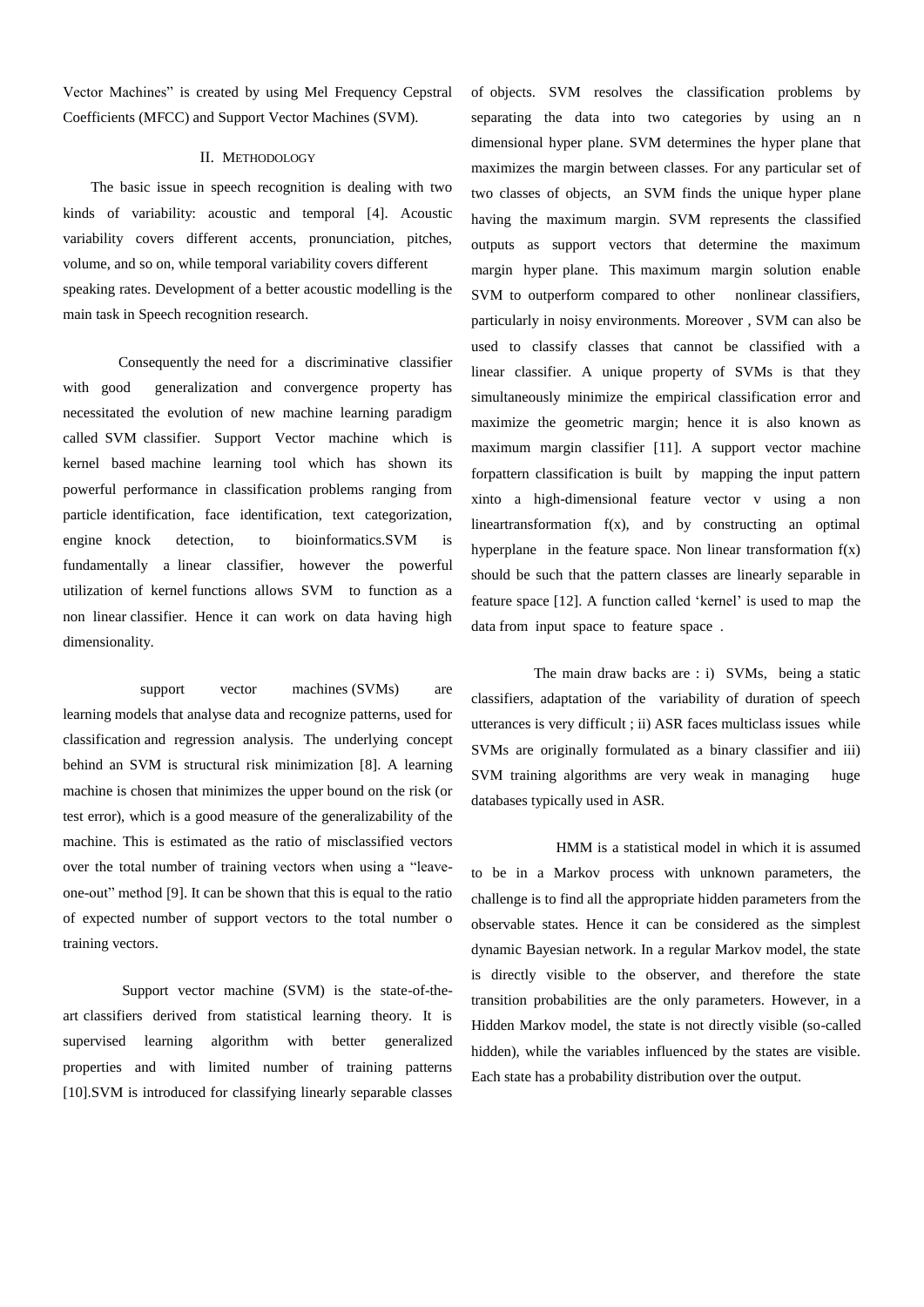Acoustic modelling uses some probability measures to realize the sounds using statistical models. Generally most of the current speech recognition systems, the acoustic modelling components of the recognizer are almost exclusively based on HMM [5][6][7]. HMM provides a statistical framework for modeling speech patterns using a Markov process [6] that can be represented as a state machine. The temporal evolution of speech is modelled by the Markov process in which each state is connected by transitions, arranged into a strict hierarchy of phones, words and sentences. The probability distribution associated with each state in an HMM, models the variability which occurs in speech across speakers or even different speech contexts.

# III. FEATURE EXTRACTION

 For recognition of speech, the signals have to be represented with some specific features. MFCC is the well known popular method of feature extraction. To capture the phonetically important characteristics of speech, signal is expressed in Mel-Frequency Scale [12]. This scale has a linearly frequency spacing below 1000Hz and a logarithmic spacing above 1000Hz. MFCCs are less susceptible to the physical conditions of the speakers' vocal cord [17], compared to the speech wave forms. The block diagram of the feature extraction process is shown in figure 2.



Figure2 : Steps involved in the computation of MFCC

## IV. DATABASE

In "ISOLATED MALAYALAM DIGIT RECOGNITION USING SUPPORT VECTOR MACHINES"[14], and in ''SPEECH RECOGNITION OF MALAYALAM NUMBERS" [13], , the database used contains 100 isolated spoken words from 10 speakers. Each speaker uttered numbers from zero to nine separately. The recording was done in normal office environment with a high quality microphone with 16 kHz sampling frequency and quantized at 16 bit.

#### V. DESIGN AND DEVELOPMENT OF SYSTEM

.

The structure of a standard Speech Recognition system[13] is depicted in the figure1



### Figure 1: Speech Recognition system

 The goal of acoustic modelling is to characterize the statistical variability of the feature set determined above for each of the basic sounds (or words) of the language. The purpose of the language model, or grammar, is to provide a task syntax that defines acceptable spoken input sentences and enables the computation of the probability of the word string, given the language model . The job of the pattern matching module is to combine information from the acoustic model, the language model to find the optimal word sequence.